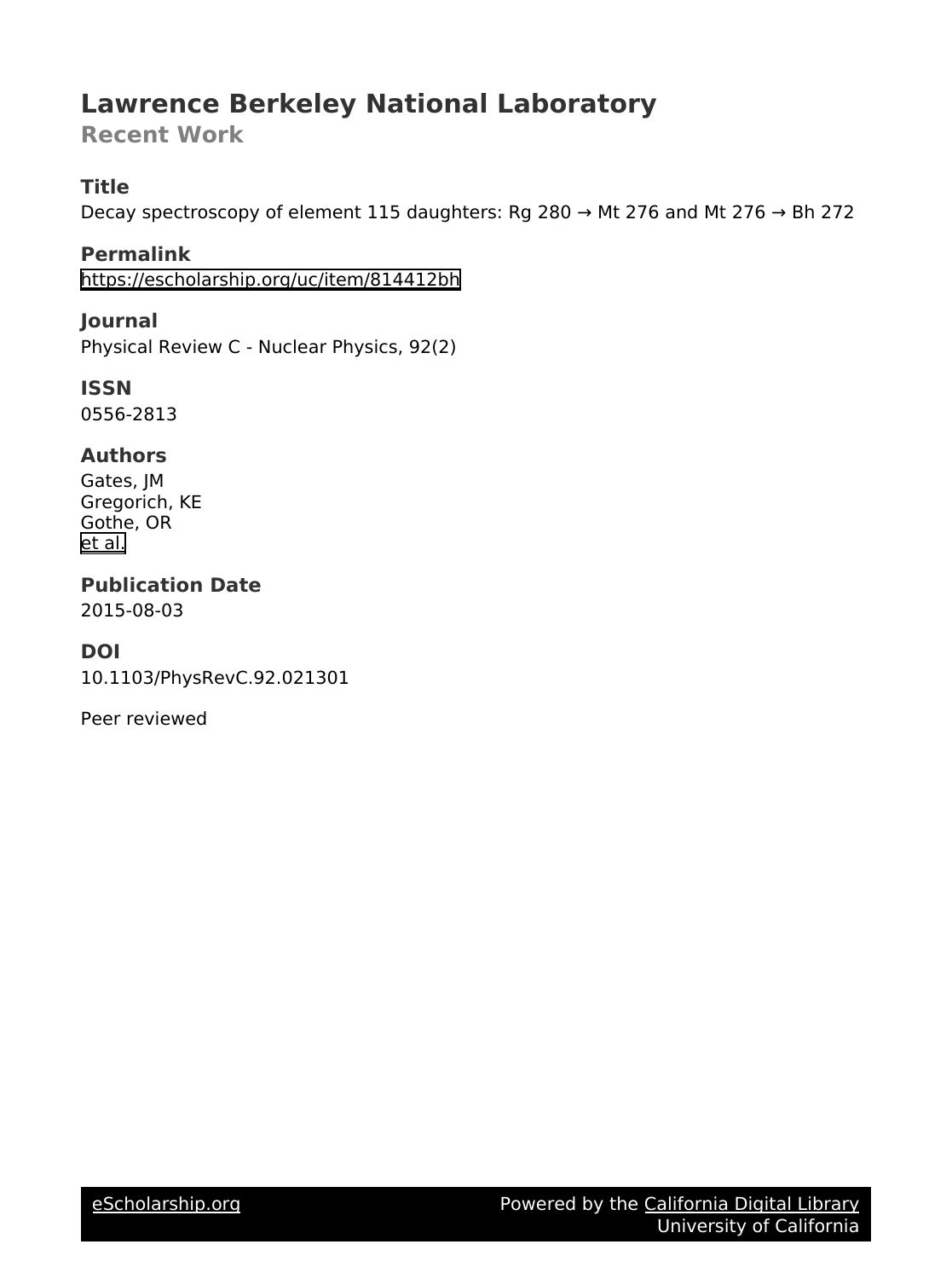### **Decay spectroscopy of element 115 daughters:**  $^{280}$ **Rg**  $\rightarrow$   $^{276}$ Mt and  $^{276}$ Mt  $\rightarrow$   $^{272}$ Bh

J. M. Gates,<sup>1,\*</sup> K. E. Gregorich,<sup>1</sup> O. R. Gothe,<sup>1,2</sup> E. C. Uribe,<sup>1,2</sup> G. K. Pang,<sup>1</sup> D. L. Bleuel,<sup>3</sup> M. Block,<sup>4</sup> R. M. Clark,<sup>1</sup>

C. M. Campbell,<sup>1</sup> H. L. Crawford,<sup>1</sup> M. Cromaz,<sup>1</sup> A. Di Nitto,<sup>5</sup> Ch. E. Düllmann, <sup>4,5,6</sup> N. E. Esker, <sup>1,2</sup> C. Fahlander,<sup>7</sup> P. Fallon,<sup>1</sup>

R. M. Farjadi,<sup>1</sup> U. Forsberg,<sup>7</sup> J. Khuyagbaatar,<sup>4,6</sup> W. Loveland,<sup>8</sup> A. O. Macchiavelli,<sup>1</sup> E. M. May,<sup>1,2</sup> P. R. Mudder,<sup>1,2</sup>

D. T. Olive, <sup>1,2</sup> A. C. Rice, <sup>1,2</sup> J. Rissanen, <sup>1</sup> D. Rudolph, <sup>7</sup> L. G. Sarmiento, <sup>7</sup> J. A. Shusterman, <sup>1,2</sup> M. A. Stoyer, <sup>3</sup> A. Wiens, <sup>1</sup>

A. Yakushev, $4$  and H. Nitsche<sup>1,2</sup>

<sup>1</sup>*Lawrence Berkeley National Laboratory, Berkeley, California 94720, USA*

<sup>2</sup>*University of California, Berkeley, California 94720, USA*

<sup>3</sup>*Lawrence Livermore National Laboratory, Livermore, California 94551, USA*

<sup>4</sup>*GSI Helmholtzzentrum fur Schwerionenforschung GmbH, 64291 Darmstadt, Germany ¨*

<sup>5</sup>*Johannes Gutenberg-Universitat Mainz, 55099 Mainz, Germany ¨*

<sup>6</sup>*Helmholtz Institute Mainz, 55099 Mainz, Germany*

<sup>7</sup>*Lund University, 22100 Lund, Sweden*

<sup>8</sup>*Oregon State University, Corvallis, Oregon 97331, USA*

(Received 13 March 2015; revised manuscript received 5 May 2015; published 3 August 2015)

Forty-six decay chains, assigned to the decay of <sup>288</sup>115, were produced using the <sup>243</sup>Am(<sup>48</sup>Ca,3n)<sup>288</sup>115 reaction at the Lawrence Berkeley National Laboratory 88-in. cyclotron. The resulting series of  $\alpha$  decays were studied using  $\alpha$ -photon and  $\alpha$ -x-ray spectroscopies. Multiple  $\alpha$ -photon coincidences were observed in the element 115 decay chain members, particularly in the third- and fourth-generation decays (presumed to be  $^{280}$ Rg and  $^{276}$ Mt, respectively). Upon combining these data with those from  $22^{288}$  115 decay chains observed in a similar experiment, updated level schemes in <sup>276</sup>Mt and <sup>272</sup>Bh (populated by the  $\alpha$  decay of <sup>280</sup>Rg and <sup>276</sup>Mt, respectively) are proposed. Photons were observed in the energy range expected for K x rays coincident with the  $\alpha$  decay of both <sup>280</sup>Rg and <sup>276</sup>Mt. However, Compton scattering of higher-energy  $\gamma$  rays and discrete transitions are present in the K x-ray region preventing a definitive  $Z$  identification to be made based on observation of characteristic  $K$  x-ray energies.

DOI: [10.1103/PhysRevC.92.021301](http://dx.doi.org/10.1103/PhysRevC.92.021301) PACS number(s): 21.10.−k, 23.20.Lv, 23.60.+e, 27.90.+b

Over the past 15 years, a collaboration working at the Flerov Laboratory for Nuclear Reactions (FLNR) has reported the discovery of six new superheavy elements (SHEs) assigned atomic numbers  $Z = 113-118$  and more than 50 new isotopes using reactions of  $48$ Ca beams with actinide targets [\[1–3\]](#page-6-0). Since 2007, experiments conducted at Lawrence Berkeley National Laboratory (LBNL) [\[4,5\]](#page-6-0), the GSI Helmholtzzentrum für Schwerionenforschung (GSI)  $[6-11]$ , and FLNR  $[12]$ have confirmed the production and decay properties for the majority of isotopes produced in  ${}^{48}Ca +$  actinide reactions. However, although decay properties are well understood, a decade old question remains: Can atomic numbers of SHEs be confirmed? Nature has not been kind—the SHE isotopes discovered in recent years decay through a series of  $\alpha$ decays that terminate in spontaneous fission (SF) without passing through previously known nuclides. With no decay connection to nuclides for which mass numbers A and Z are firmly established, assignments for these new SHE isotopes are based primarily on measurement of excitation functions, cross bombardments, and  $\alpha$ -decay systematics. Therefore, assignments ultimately rely on mass models. However, one method to firmly establish Z is through the observation of characteristic  $K$  x rays, the energies of which have been accurately and precisely calculated  $[13–15]$ ; this method has been previously used to identify  $Z > 100$  [\[16\]](#page-6-0) and is a promising avenue in the case of SHEs.

The nuclides assigned to SHEs are presumed to form in complete-fusion–neutron-evaporation reactions with exceptionally low cross sections. Beam intensities of  $>10^{12}$  particles per second are required to form SHEs at the rate of only atoms per day or week. Therefore, spectroscopic information has historically been limited to  $\alpha$ -particle energies. However, in the past few years, detailed spectroscopy of the heaviest elements has been investigated using in-beam isomer and decay spectroscopies [\[17\]](#page-6-0). In the latter, electromagnetic nuclear transitions are detected in coincidence with the  $\alpha$  decay. The highly selective  $\alpha$  trigger in this method provides nearly background-free photon spectra, allowing for investigation of the nuclear structure of levels above the ground state in the daughter nucleus, even in the challenging case of the SHEs [\[9\]](#page-6-0). Such coincidence measurements may provide a path toward identifying characteristic  $K$  x rays, thus establishing  $Z$  for the heaviest elements.

Recent papers [\[9,18\]](#page-6-0) report on results of decay spectroscopy performed at GSI for isotopes populated along decay chains presumed to originate from the  $243$ Am( $48$ Ca,3n) $288115$  reaction. For brevity, such wording will hereafter be eliminated, and all Z and A assignments are presumed. Decay chains assigned to  $288115$  typically proceed through a series of  $\alpha$  decays to <sup>268</sup>Db where the chain terminates in SF as follows:

 $^{288}115 \stackrel{\alpha}{\rightarrow} ^{284}113 \stackrel{\alpha}{\rightarrow} ^{280}$ Rg(Z = 111)  $\stackrel{\alpha}{\rightarrow} ^{276}$ Mt(Z = 109)  $\stackrel{\alpha}{\rightarrow}$  272 Bh(Z = 107)  $\stackrel{\alpha}{\rightarrow}$  268 Db(Z = 105)  $\stackrel{\text{SF}}{\rightarrow}$ .

<sup>\*</sup>jmgates@lbl.gov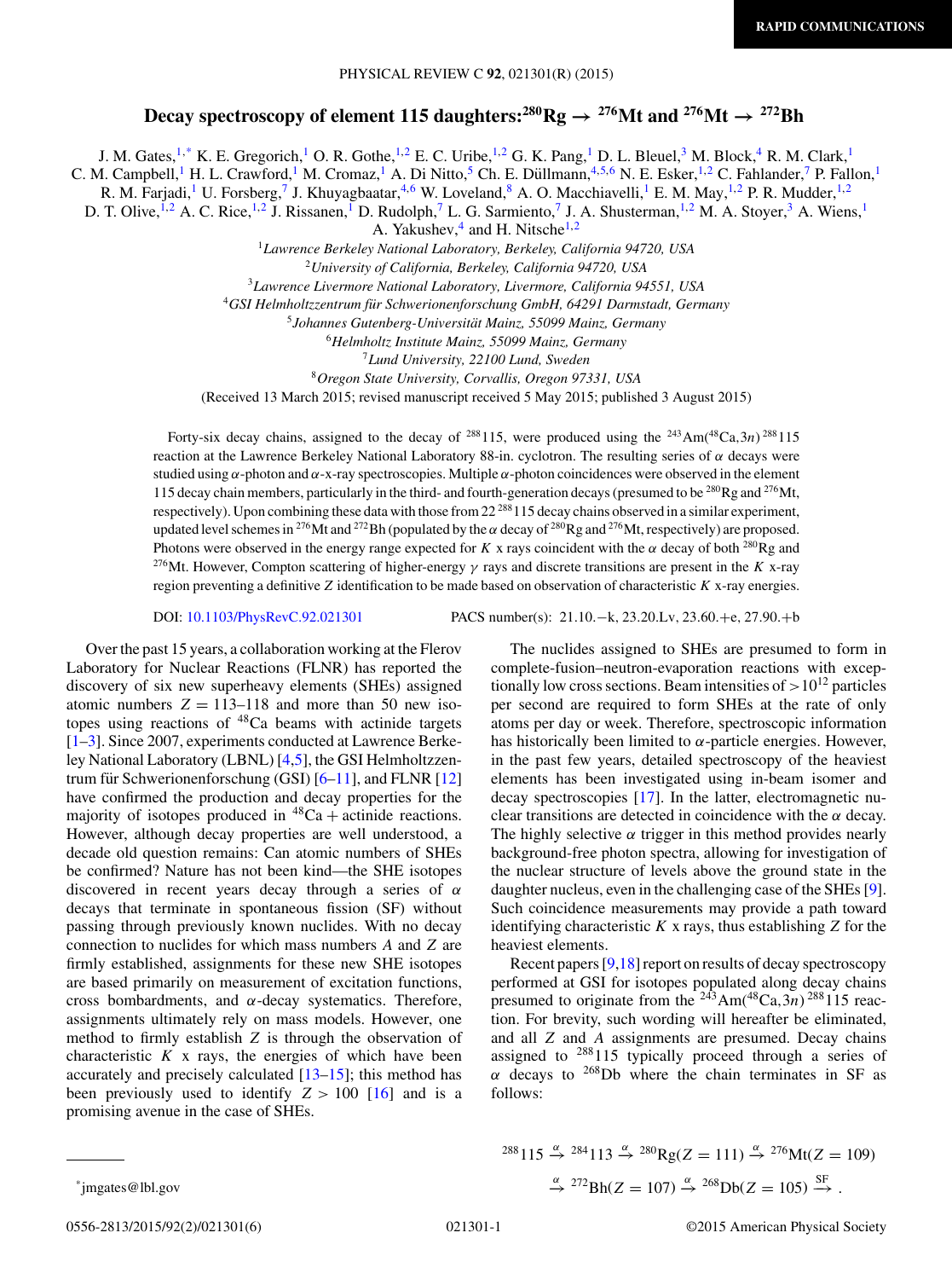Of interest in Ref.  $[9]$  are the first candidates for  $K$  x rays, assigned in the decay step <sup>276</sup>Mt  $\rightarrow$  <sup>272</sup>Bh. We report here on the higher statistics results of experiments performed at LBNL, similarly aimed at the spectroscopy of element 115 (E115) and its daughters, produced in the bombardment of <sup>48</sup>Ca on <sup>243</sup>Am.

Beams of  $48$ Ca<sup>11+</sup> were produced from enriched metallic Ca in the VENUS ion source and accelerated through the LBNL 88-in. cyclotron to laboratory energies of 262 MeV. After passing through a differential pumping section that serves to separate the vacuum of the beamline from the 53-Pa helium fill gas inside the Berkeley gas-filled separator (BGS) [\[19\]](#page-6-0), the beam was delivered to the BGS. Immediately downstream of the differential pumping section, the beam was incident on a rotating (∼10-Hz) target consisting of four arc-shaped  $^{243}Am_2O_3$  targets, prepared by electrodeposition of  $^{243}Am$ onto  $2.7(1)$ - $\mu$ m-thick titanium backings. Two target wheels were used during the irradiations with an initial average <sup>243</sup>Am thickness of 540(35)  $\mu$ g/cm<sup>2</sup>.

Typical on-target <sup>48</sup>Ca beam intensities were one-particle microampere. Energy losses through target matter were calculated using SRIM2012 [\[20\]](#page-6-0). The resulting center-of-target laboratory-frame beam energy was 242(2) MeV, corresponding to an excitation energy of 36(2) MeV. The E115 compound nucleus evaporation residues (EVRs) were formed with the momentum of the beam and recoiled out of the target and into the fill gas of the BGS. In the BGS, the EVRs were separated from the beam and unwanted reaction products based on differing magnetic rigidities  $(B\rho)$  in He gas.  $B\rho$ 's of the E115 EVRs were estimated as described in Ref. [\[19\]](#page-6-0), and the BGS magnets were adjusted to center the E115 EVRs on the BGS focal plane, resulting in a  $B\rho = 2.275$  T m.

Detection and identification of E115 decay chain members was performed using the corner-cube-clover (C3) focal plane detector. The C3 detector consists of silicon-strip detectors surrounded by high-purity germanium clover-type detectors. Following flight through the BGS, E115 EVRs were implanted into one of three  $32 \times 32$  strip double-sided silicon-strip detectors (DSSDs), each with an active area of  $64 \times 64$  mm<sup>2</sup>. These are arranged to form the corner of a cube and sit inside of a three-sided pyramidal vacuum chamber with 2-mm-thick aluminum walls, positioned such that the apex projects outward along the beam axis. A hexagonal array of trapezoidal single-sided silicon-strip detectors (SSSDs) was installed directly upstream of the implantation detectors. Spontaneous fission fragments or  $\alpha$  particles that recoil out of the face of the DSSDs can implant into another DSSD or SSSD where their full energy can be recovered by summing recorded energies.  $\alpha$  particle energies determined this way are referred to as reconstructed energies. Full energy  $\alpha$ -particle detection efficiency was measured to be  $77(5)\%$  based on data from the <sup>208</sup>Pb(<sup>48</sup>Ca,2n)<sup>254</sup>No reaction. The remaining  $\alpha$  particles (referred to as escape events) escape the face of the DSSD, without further interaction, depositing only a fraction of their energy in the DSSD. One clover detector is placed directly against each face of the pyramid, immediately behind each DSSD. The efficiency for detecting photons emitted from a particle implanted in the DSSD was estimated using a mixed  $\gamma$ -ray calibration source positioned to simulate several sites in the DSSD and verified experimentally with

#### J. M. GATES *et al.* PHYSICAL REVIEW C **92**, 021301(R) (2015)

the  $^{207}Pb(^{48}Ca,2n)^{253}No$  reaction. The photon efficiency is maximum at 30(2)% for  $E_{\text{ph}} = 120 \text{ keV}$ . Efficiency is well reproduced in GEANT4 simulations of the C3 setup [\[21\]](#page-6-0) where the simulated photopeak efficiency of  $E_{\text{ph}} = 120 \text{ keV}$ originating from implanted activity was 31%.

Data acquisition was triggered by an event in one of the DSSDs or SSSDs with an energy above ∼500 keV during beam or  $\sim$ 200 keV when the beam was shut off. One  $\sigma$ - $\alpha$ particle resolution was 20 keV for events with their full energy in the DSSD and 50–160-keV for reconstructed energies. The average photon energy resolution was 2 keV below 1 MeV.

During the first part of the experiment, a multiwire proportional counter (MWPC) was placed ∼20 cm upstream of the C3 detector to differentiate events originating in the C3 detector (decays) from those passing through the separator and implanting. During the second part of the experiment, the MWPC was removed to increase the implantation depth of the EVRs, thus increasing the recorded energy of escape events.

A two-stage fast beam shutoff was employed to reduce background in the search for decay chains from E115. When the MWPC was in place, a first-stage 30-s beam shutoff was initiated upon detection of an EVR  $[5 < E(MeV)$  < 18, coincident with the MWPC] followed within 30 s by an  $\alpha$ -like particle [8.8 <  $E(MeV)$  < 11, anticoincident with the MWPC]. When the MWPC was removed, the beam was shut off for 30 s following the detection of an EVR  $[8 < E(MeV) < 17]$  followed within 15 s by an  $\alpha$ -like particle  $[8.8 < E(MeV) < 11]$ . If a second  $\alpha$ -like particle was observed during the first-stage shutoff, a 60-s second-stage shutoff was initiated. There were 2024 stage-one and 35 stagetwo beam shutoffs during the measurement. All 35 stage-two beam shutoffs were associated with an identified E115 chain.

The average rates of photon, EVR-,  $\alpha$ -, escape-, and SFlike events in the C3 detector are summarized in Table I. A two-dimensional silicon germanium timing gate was used that contained over 95% of the prompt coincidences. The gate was 240-ns wide at 500 keV and 360-ns wide at 120 keV.

During analysis, decay chains originating from E115 were identified using correlations that consisted of: (a) an EVR followed by two or more  $\alpha$ -like events within 20 s, or (b) an EVR followed by one or more  $\alpha$ -like events and a SF  $[E(\text{MeV}) > 100]$  within 20 s. We expect 0.2 and 0.003 random chains of these types, respectively. While establishing the E115 decay chains, there were several cases where candidate chains had missing members and/or more escapelike events than expected, arising from the nonzero probability that:

TABLE I. Average rates of photon-, EVR-,  $\alpha$ -, and escapelike events in the C3 detector while the beam was on target and during beam shutoffs.

|            | Beam on (Hz/pixel)   | Beam off (Hz/pixel)  |
|------------|----------------------|----------------------|
| <b>EVR</b> | $2.3 \times 10^{-4}$ |                      |
| $\alpha$   | $8.5 \times 10^{-5}$ | $4.4 \times 10^{-6}$ |
| Escape     | 0.07                 | 0.01                 |
| SF         | $1.1 \times 10^{-6}$ | $6.2 \times 10^{-7}$ |
| Photon     | 21 kHz/crystal       | $1.7$ kHz/crystal    |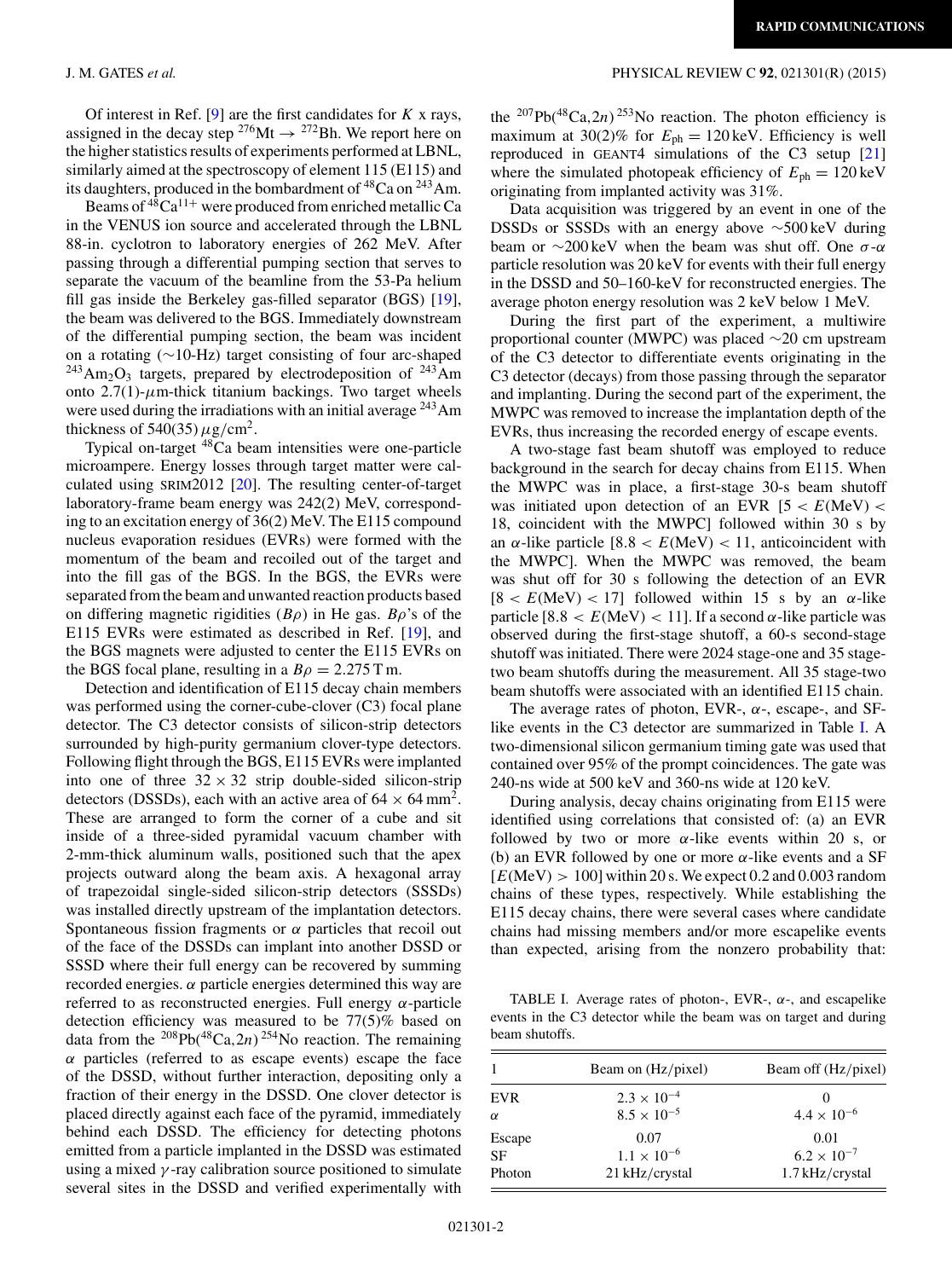<span id="page-3-0"></span>

FIG. 1. (Color online) (a) Combined spectrum of  $\alpha$  particles (no reconstructed values) observed in the LBNL experiment and Ref. [\[9\]](#page-6-0) for the decay step <sup>280</sup>Rg  $\rightarrow$  <sup>276</sup>Mt. (b) Combined photon spectrum observed in the LBNL experiment and Ref. [\[9\]](#page-6-0). (c) GEANT4 simulations of expected  $\alpha$ -particle spectrum assuming the level scheme in Fig.  $2(a)$ . (d) GEANT4 simulations of the expected photon spectrum assuming the level scheme in Fig.  $2(a)$ . (e)  $\alpha$ -photon matrix from observed coincidences in the LBNL experiment and Ref. [\[9\]](#page-6-0) (circles) superimposed on GEANT4 simulations of expected α-photon coincidences. The dashed lines represent  $E_\alpha + E_{\text{ph}} =$ 10 000 and 9760 keV. (f) GEANT4 simulations of expected photonphoton coincidences. In (e) and (f), the gray scale darkens with the logarithm of counts.

(i) an escaping  $\alpha$  particle deposited energy below the trigger threshold in the DSSD, or (ii) a random  $\alpha$ - or escapelike event is observed within the decay chains. In these cases, ambiguous assignments were evaluated statistically. The likelihoods for various interpretations of assignments along a chain were calculated based on known lifetimes,  $\alpha$ -decay energies (from

Refs. [\[9,22\]](#page-6-0) the LBNL experiment), and the available energy and correlation time data. The results of these analyses are included in the Supplemental Material [\[23\]](#page-6-0).

Forty-six decay chains from the decay of 115, were observed and are included in the Supplemental Material [\[23\]](#page-6-0). All of these chains were assigned to  $288115$  based on comparison with the decay properties in Refs. [\[9,22,24\]](#page-6-0). Two  $\alpha$ -photon coincidences were observed between the  $\alpha$  decays attributed to  $288115$ ,  $284113$ , and  $272B$ h. This is consistent with the expected sum of 2.1 random  $\alpha$ -photon coincidences expected in the <sup>288</sup>115, <sup>284</sup>113, and <sup>272</sup>Bh spectra. Twenty-eight  $\alpha$ -photon (-photon) coincidences were observed with the decays of  $^{280}$ Rg (14  $\alpha$ -photon coincidences) and <sup>276</sup>Mt (2  $\alpha$ -photon-photon and 12  $\alpha$ -photon coincidences) in the LBNL experiment. We expect 0.2 and 0.2 random photonlike events below 1 MeV to be correlated to real  $\alpha$  or escape events from the decays of  $^{280}$ Rg and  $^{276}$ Mt, respectively. Additionally, if a random event has been mistakenly assigned as a real  $\alpha$  or escape event, then an additional 0.001 and 0.6 random photonlike events, respectively, are expected for each incorrect assignment.

Combining data from the LBNL experiment and Ref. [\[9\]](#page-6-0), 20 photons were observed in coincidence with  $\alpha$  decays attributed to  $^{280}$ Rg. The experimental  $\alpha$  and photon spectra are presented in Figs.  $1(a)$  and  $1(b)$ . Six photons with an average energy of 237.4(5) keV were observed coincident with  $\alpha$ particles with  $E_{\alpha-\text{avg}}(\text{MeV}) = 9.77(1)$ . This supports the assignment of a 237(1)-keV level populated by a 9.77(1)-MeV  $\alpha$  decay as in Fig. [3](#page-4-0) of Ref. [\[9\]](#page-6-0) and a  $Q_{\alpha}$ (MeV) = 10.15(1) with a maximum allowed  $E_{\alpha-\text{max}}$  (MeV) = 10.01(1). We have included this in the level scheme in Fig.  $2(a)$  as a firmly established level in <sup>280</sup>Rg.

The data from the LBNL experiment also contain indications of decays from  $^{280}$ Rg to additional states in the  $^{276}$ Mt daughter. A small peak in the  $\alpha$  spectrum appears at 9.28(1) MeV, and one  $\alpha$ -photon coincidence between a 9.28(2)-MeV  $\alpha$  particle and a 494.2(13)-keV photon was observed. The sum energy of  $E_{\alpha} + E_{\text{ph}}(\text{MeV}) = 9.77(2)$  and suggests an excited state at 732 keV decaying to the 237-keV level. We have



FIG. 2. Proposed level schemes for the decay of (a) <sup>280</sup>Rg  $\rightarrow$  <sup>276</sup>Mt and (b) <sup>276</sup>Mt  $\rightarrow$  <sup>272</sup>Bh. Firmly established levels and transition energies are solid lines, and tentative levels and transition energies are dashed lines. Bold numbers represent energy of a given level, numbers in parentheses are relative  $\alpha$ -decay populations of a given level or photon intensity from that level. Labels to the left of the vertical arrows indicate the energy and multipolarity of a given transition. Multipolarities that were not experimentally determined and, therefore, assumed for purposes of generating the simulated spectra, are in square brackets. Derived hindrance factors  $HF = T_{1/2}^{\text{exp}}/T_{1/2}^{\text{sys}}$ , where experimental half-lives of <sup>280</sup>Rg and <sup>276</sup>Mt were calculated to be 4.1( $\frac{5}{4}$ )s and 0.63( $\frac{9}{7}$ )s, respectively, using data from the LBNL experiment and Refs. [\[9,22\]](#page-6-0) and  $T_{1/2}^{\text{sys}}$ was calculated according to Ref. [\[28\]](#page-6-0).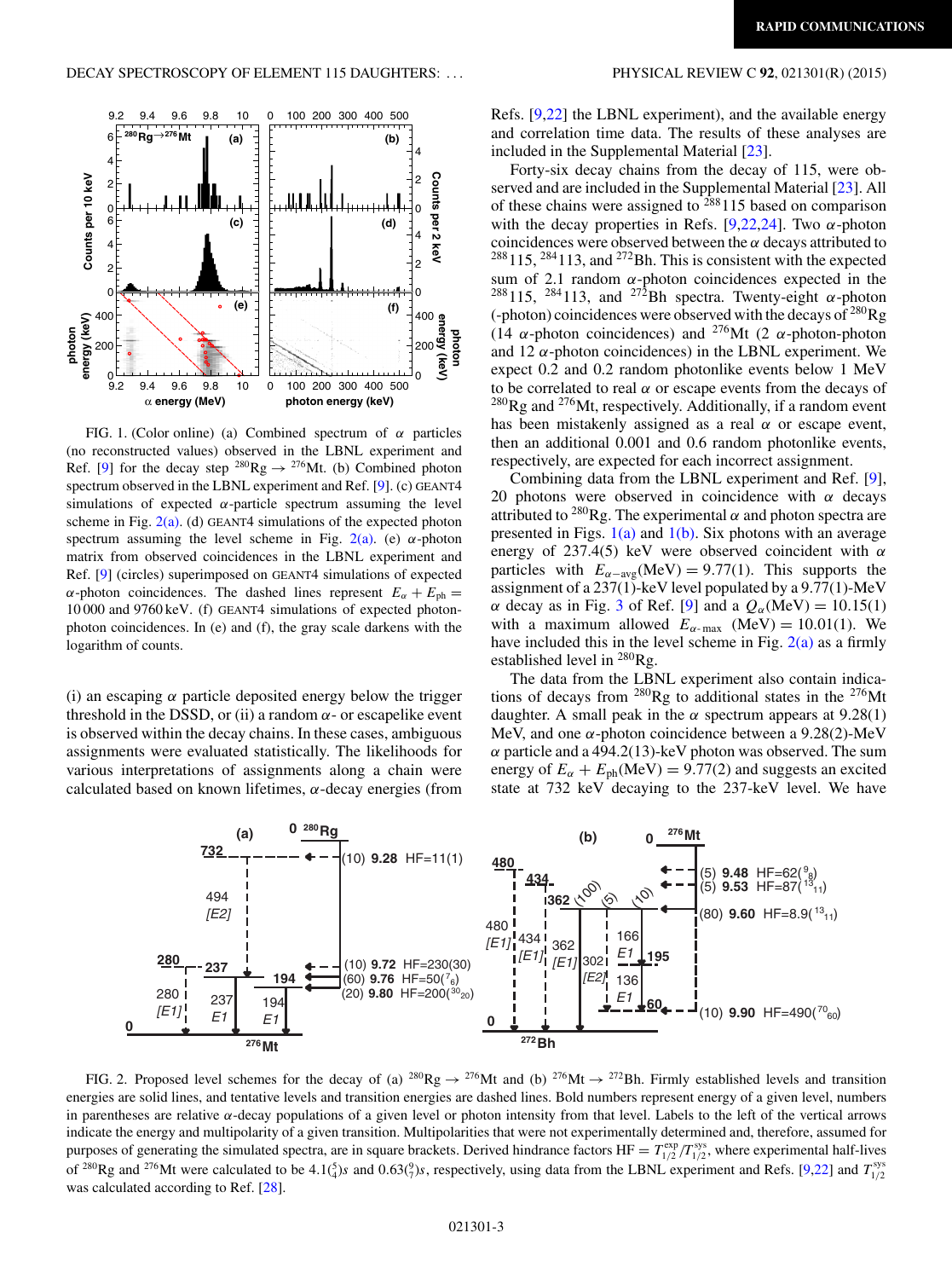

FIG. 3. (Color online) The same as Fig. [1,](#page-3-0) expect it is for the decay step <sup>276</sup>Mt  $\rightarrow$  <sup>272</sup>Bh, using the level scheme in Fig. [2\(b\),](#page-3-0) and the dashed line in (e) represents  $E_{\alpha} + E_{\text{ph}} = 9960 \,\text{keV}$ .

tentatively included it in the level scheme in Fig.  $2(a)$ . Unlike in Ref. [\[9\]](#page-6-0), no 194-keV photons were observed in the LBNL experiment. However, a peak in the experimental  $\alpha$  spectrum was observed at  $E_\alpha$ (MeV) = 9.82(1) and  $E_\alpha + E_{ph}$ (MeV) = 10.01(1), consistent with  $E_{\alpha\text{-max}}$  calculated above. GEANT4 simulations show that this is more likely due to a 9.81-MeV α particle feeding a level 194 keV above the ground state than the arrangement discussed in Ref. [\[9\]](#page-6-0); the former has been included in Fig.  $2(a)$ . A coincidence in the LBNL experiment was observed between a 279.6(22)-keV photon and a 9.75(2)-MeV  $\alpha$  particle.  $E_{\alpha} + E_{ph}$ (MeV) = 10.03(2) is within  $1\sigma$  of the  $E_{\alpha\text{-max}}$ , indicating another excited state, tentatively included in Fig. [2\(a\).](#page-3-0)

Three additional photons were observed in coincidence with  $^{280}$ Rg  $\alpha$  particles and deserve discussion: A 452.7(25)-keV photon was observed in coincidence with a 9.86(2)-MeV  $\alpha$ . The sum of  $E_{\alpha} + E_{\text{ph}}(\text{MeV}) = 10.31(2)$  and is larger than the  $E_{\alpha$ - max determined above. This may indicate a random coincidence or that the full energy of the decay is not included in the current level scheme, i.e., that all transitions in Fig.  $2(a)$  decay to a long-lived (relative to our coincidence window) state ∼300 keV above the ground state. We have adopted the random photon explanation. One escape event was observed in coincidence with a 1075.9(26) photon and may indicate another high-lying transition or a random photon. Another escape event was observed in coincidence with a 498.9(27)-keV photon. This may originate from the same level as the previously discussed 494.2(13)-keV photon.

To establish limits on expectations for Compton scattering, transition multipolarities, relative population of states, etc., within the proposed decay schemes, we have used realistic GEANT4  $[25,26]$  simulations of the experimental setup  $[21]$ to simulate E115  $\alpha$ -decay chains assuming the proposed level schemes. One hundred thousand simulated ions were implanted into a virtual C3 detector and allowed to decay. The energy and time of hits in each C3 detector element were recorded and sent through analysis codes used for experimental

### <span id="page-4-0"></span>J. M. GATES *et al.* PHYSICAL REVIEW C **92**, 021301(R) (2015)

data. During postprocessing, events were randomly chosen to have either C3 or TASISpec resolution according to the relative size of the two data sets. New  $\alpha$ -particle and photon energies were chosen from Gaussian distributions to reproduce the characteristic C3 and TASISpec resolutions. To compare with experimental data, spectra obtained from simulations were normalized using a common normalization factor.

Using the combined data from the LBNL experiment and Ref. [\[9\]](#page-6-0) along with GEANT4 simulations, we can assign transition multipolarities to the most intense transitions. Conversion coefficients taken from Ref.  $[27]$  for a  $M1$ ,  $E1$ , or E2 transition in  $Z = 109$  near 200 keV are approximately 9, 0.09, and 1.5, respectively. If the 237-keV transition were  $M1$ , we would expect to observe 9.4 K x rays per 237-keV photon. If the transition were E2, then  $\alpha + e^-$  summing in converted transitions would result in 1.8 events with energies above 9.9 MeV in the DSSD spectrum for every observed 237-keV photon. Only the assignment of  $E1$  to the 237-keV transition as suggested in Ref. [\[9\]](#page-6-0) where we expect 0.11 K x rays and 0.2 events above 9.9 MeV in the  $\alpha$  spectrum per observed 237-keV photon agrees with the observed spectra. A similar argument can be used to determine the most likely multipolarity of the 194-keV transition. Only the assignment of  $E1$  to the 194-keV transition as suggested in Ref. [\[9\]](#page-6-0) where we expect 0.13  $K$  x rays and 0.2 events above 9.9 MeV in the  $\alpha$  spectrum per observed 194-keV photon is consistent with the data.

For the rest of the transitions, the data were insufficient to assign transition multipolarities. For the purpose of simulations, they were assumed to be the multipolarities shown in Fig. [2\(a\).](#page-3-0) The GEANT4 simulations of  $\alpha$  and photon spectra assuming the proposed <sup>280</sup>Rg  $\rightarrow$  <sup>276</sup>Mt level scheme are shown in Figs.  $1(c)$  and  $1(d)$ , respectively. In Figs.  $1(e)$  and  $1(f)$ , the simulated  $\alpha$ -photon and photon-photon coincidence spectra, respectively, are shown in comparison to the observed events. There is good agreement between the GEANT4 simulations and the experimental data. The simulations indicate that the combined data set should include  $(7 \times 237)$ -,  $(3 \times 194)$ -,  $(2 \times 280)$ -, and  $(0.4 \times 494)$ -keV photons, in good agreement with the observed 6, 2, 1, and 1, respectively. An additional ten Compton events and  $0.7 K$  x rays are expected. This compares well to the eight photons below 490 keV that were not assigned to specific transitions.

We now turn our attention to the question of  $Z$  identification along this step of the decay chain. In the absence of background in the  $K$  x-ray region (i.e., from Compton events, discrete transitions, or random photons), the observation of three or more  $K\alpha$  x rays is required for a statistically significant Z identification. In the case of the <sup>280</sup>Rg  $\rightarrow$  <sup>276</sup>Mt decay step, transitions above the *K*-shell edge are expected to contribute two Compton events to the  $K$  x-ray region. Without the ability to distinguish between Compton events and  $K$  x rays,  $Z$ identification is more complicated and requires observation of a characteristic  $K$  x-ray spectrum, which we are defining as: (i) Intensity  $I_{K\alpha 1} \ge I_{K\alpha 2}$  and  $I_{K\alpha} \gg I_{K\beta}$  and (ii) one of the  $K\alpha$  peaks more than  $2\sigma$  above background.

Two photons in the LBNL experiment [see Fig.  $1(b)$ ] were observed with  $E_{ph} = 152.1(24)$  and 144.5(25) keV. These energies are within  $1\sigma$  of the expected energies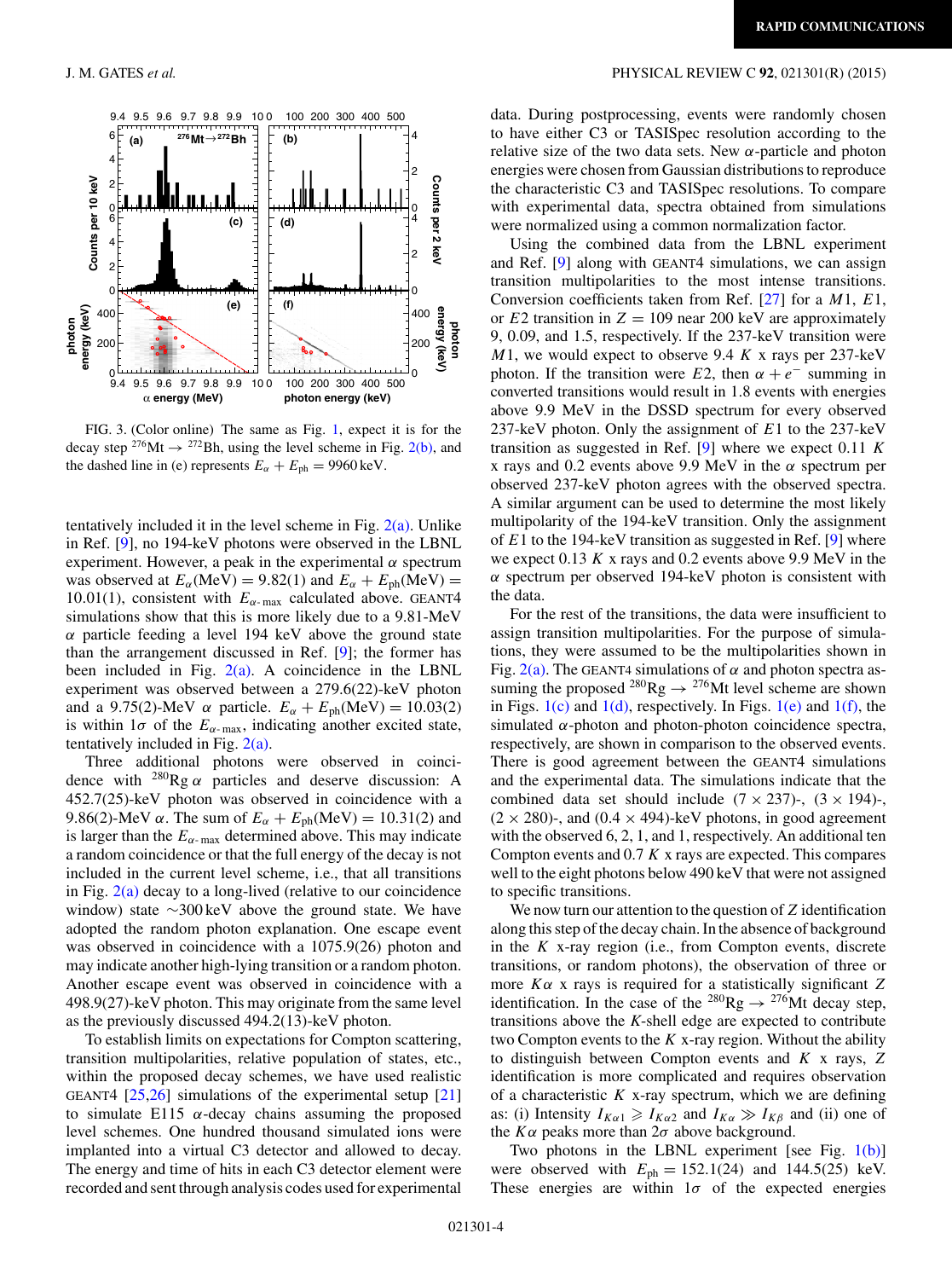of Mt (Z = 109)  $K\alpha$  x rays where  $E_{K\alpha 2}$ (keV) = 142.69,<br>  $E_{K\alpha 1}$ (keV) = 151.89,  $E_{K\beta 135}$ (keV) = 169.81, and  $E_{K\beta 135}(\text{keV}) = 169.81,$  $E_{K\beta 24}$ (keV) = 175.46 [\[13\]](#page-6-0). Internal conversion of the transitions in the level scheme presented in Fig.  $2(b)$  should lead to the observation of  $0.7 K$  x rays, according to the GEANT4 simulations. However, these simulations, which reproduce the experimental  $\alpha$  and photon spectra well [see Figs.  $1(c)$  and  $1(d)$ ], indicate that 2.6 Compton photons are expected in the  $K$  x-ray region from 140 to 180 keV. Although one or both of the observed photons may be Mt  $K$  x rays, they cannot be distinguished from the Compton background. Z identification is not possible in the decay step <sup>280</sup>Rg  $\rightarrow$  <sup>276</sup>Mt with the current summed data set. We generated multiple photon spectra using GEANT4 and assuming the production of  $10^2$ – $10^4$  E115 decay chains. Simulation of 3000 chains was required before the observation of a characteristic x-ray spectrum (as defined above) was observed in 50% of the spectra simulated for the decay step <sup>280</sup>Rg  $\rightarrow$  <sup>276</sup>Mt (i.e., 60) times the statistics obtained in the combined data sets).

The combined data sets from the LBNL experiment and Ref. [\[9\]](#page-6-0) contain 50  $\alpha$  decays, attributed to <sup>276</sup>Mt. A plot of the  $\alpha$  and photon spectra from the combined data set is shown in Figs.  $3(a)$  and  $3(b)$ . There were seven photons averaging 362.2(5) keV. Six of these photons were coincident with  $\alpha$ particles with an average energy of 9.60(1) MeV. This supports the assignment of a 9.60(1)-MeV  $\alpha$  decay populating a level 362 keV above the ground state as in the level scheme proposed in Fig. [3](#page-4-0) of Ref. [\[9\]](#page-6-0), which results in a maximum  $E_{\alpha-\text{max}} =$ 9.96(1) MeV and  $Q_{\alpha} = 10.10(1)$  MeV.

Several photons were also observed above 362 keV, namely, at  $E_{\text{ph}}(\text{keV}) = 434(1)$ , 479.6(23), and 522.3(14). These were in coincidence with  $\alpha$  particles of 9.53(1), 9.50(2) MeV, and an escape, respectively. These coincidences are intriguing and may indicate decays to states above the 362-keV transition. In the case of the 434- and 479.6-keV photons, the sums of  $E_{\alpha} + E_{\text{ph}}$  are 9.96(1) and 9.98(2) MeV, respectively, within  $1\sigma$  of  $E_{\alpha$ -max = 9.96(1) MeV. However, these transitions are not further supported by peaks in the  $\alpha$ -particle spectrum and are tentatively included in the level scheme presented in Fig. [2\(b\).](#page-3-0)

In this experiment and Ref. [\[9\]](#page-6-0), three photon-photon coincidences were observed with the  $\alpha$  decay of <sup>276</sup>Mt with photon energies of 136(1)/167(1), 135.7(26)/147.0(20), and  $126.6(12)/227.0(25)$  keV. The latter was coincident with a 9.57(2)-MeV  $\alpha$ , and the sum of the two photon energies is within  $3\sigma$  of  $362 \text{ keV}$ . The coincidence is likely a  $362 \text{ keV}$ photon that Compton scattered between two of the unshielded Ge crystals. The other two coincidences contain photons within  $2\sigma$  of expected  $Z = 107 K$  x-ray energies  $(E_{K\alpha2}$ (keV) = 136.19,  $E_{K\alpha1}$ (keV) = 144.48,  $E_{K\beta135}$ (keV) = 162.90, and  $E_{K\beta 24}$ (keV) = 167.12 [\[13\]](#page-6-0)) and warrant further discussion. We first turn our attention to the 167(1)-keV photon: Two additional photons of 164.4(26) and 165.7(22) keV were observed in the LBNL experiment, coincident with  $\alpha$ particles of 9.58(2) and 9.55(5) MeV, respectively. Although these photons are within  $1\sigma$  of expected  $K\beta$ 24 x-ray energies, the  $K\beta$ 24 doublet is expected to contribute <5% to the total K x-ray spectrum. Therefore, the presence of three 166(1)-keV photons indicates a discrete transition. Based on the observed  $\alpha$ -particle energies, the 166(1)-keV transition likely originates from the 362-keV level. Now we move our attention to the 137(1)- and 135.7(26)-keV photons and whether these may be K x rays: The  $135.7(26)$ -keV photon was observed in coincidence with a 9.60(2)-MeV  $\alpha$ . Additionally, the sum of 136(1) and 167(1) is 303(1) keV, and a 302(1)-keV photon was observed in Ref. [\[9\]](#page-6-0), coincident with a 9.58(1)-MeV  $\alpha$ . Combined, these data are consistent with a cascade of nonconverted transitions from the 362-keV level to a 60(1)-keV level, proceeding through either a 196- or a 226-keV level. A tentative cascade has been added to the level scheme assuming the former. To interpret the 147.0(20)/135.7(26) coincidence, we note that with two low-energy  $\gamma$ - $\gamma$  coincidences, we expect one of the four photons to be a Compton event. The 147-keV photon is consistent with energy expected from Compton scattering of a 166-keV photon in the material between the DSSD and the Ge detectors. Further evidence of this 60(1)-keV state is contained in the  $\alpha$  spectrum. The endpoint of the  $\alpha$  spectrum occurs at 80(10)-keV below  $E_{\alpha$ -max but within  $2\sigma$  of the 60(1)-keV level, indicating that the highestenergy  $\alpha$  decay populates the low-lying level and not the ground state.

The data can be used to determine the multipolarity of the 166- and 136-keV transitions.  $M1$  and  $E2$  conversion coefficients for transitions around  $130-160 \,\text{keV}$  are  $> 5$ , whereas  $E1$  conversion coefficients are  $< 0.1$ . The number of observed  $\gamma$  rays of 166 and 136 keV as well as the observation of  $\gamma$ - $\gamma$  coincidences can only be accounted for if the  $\gamma$ - $\gamma$  cascade is composed of two E1 transitions. Figure [3](#page-4-0) includes GEANT4 simulations of this level scheme along with the experimental data for comparison. Simulations indicate that we should have observed  $(5 \times 362)$ -,  $(2 \times 166)$ -,  $(3 \times 136)$ -,  $(0.7 \times 303)$ -,  $(0.4 \times 434)$ -, and  $(0.3 \times 478)$ -keV photons, which is in good agreement with the observed 7, 3, 2, 1, 1, and 1, respectively. Simulations also indicate that we should have ten Compton-scattered photons in the spectrum, which compares well with the eight photons that were not assigned to discrete transitions.

We again turn our attention to the question of Z identification along this decay step in the chain:  $276$ Mt  $\rightarrow$   $272$ Bh. This step is particularly interesting as possible observation of  $K$ x-ray candidates was previously put forward in Ref. [\[9\]](#page-6-0). The combined photon spectrum from the LBNL experiment and Ref. [\[9\]](#page-6-0) in the K x-ray region is shown in Fig.  $3(b)$ . Although six photons were observed within  $2\sigma$  of expected  $K\alpha$ 2 and  $K\beta$ 2 x-ray energies, assignment of any of these photons as  $K$  x rays is complicated by several factors: A level scheme with discrete (non-x-ray) transitions in the  $K$  x-ray region can be produced with the available data, and GEANT4 simulations of that level scheme agree well with the experimental data. Furthermore, background from transitions above the  $K$ -shell edge are expected to contribute 3.0 Compton events to the  $K$  x-ray region, thus a characteristic x-ray spectrum (as defined above) is required. This was not observed: The largest peak in the K x-ray spectrum  $(K\alpha 1)$  is not reproduced in the experimental data, neither of the  $K\alpha$  peaks were  $2\sigma$ above background and the  $K\alpha$  :  $K\beta$  ratio was 1:1 instead of the expected 3:1. As such, no strong evidence for  $K$  x rays due to highly converted  $M1$  transitions as suggested in Ref. [\[9\]](#page-6-0)